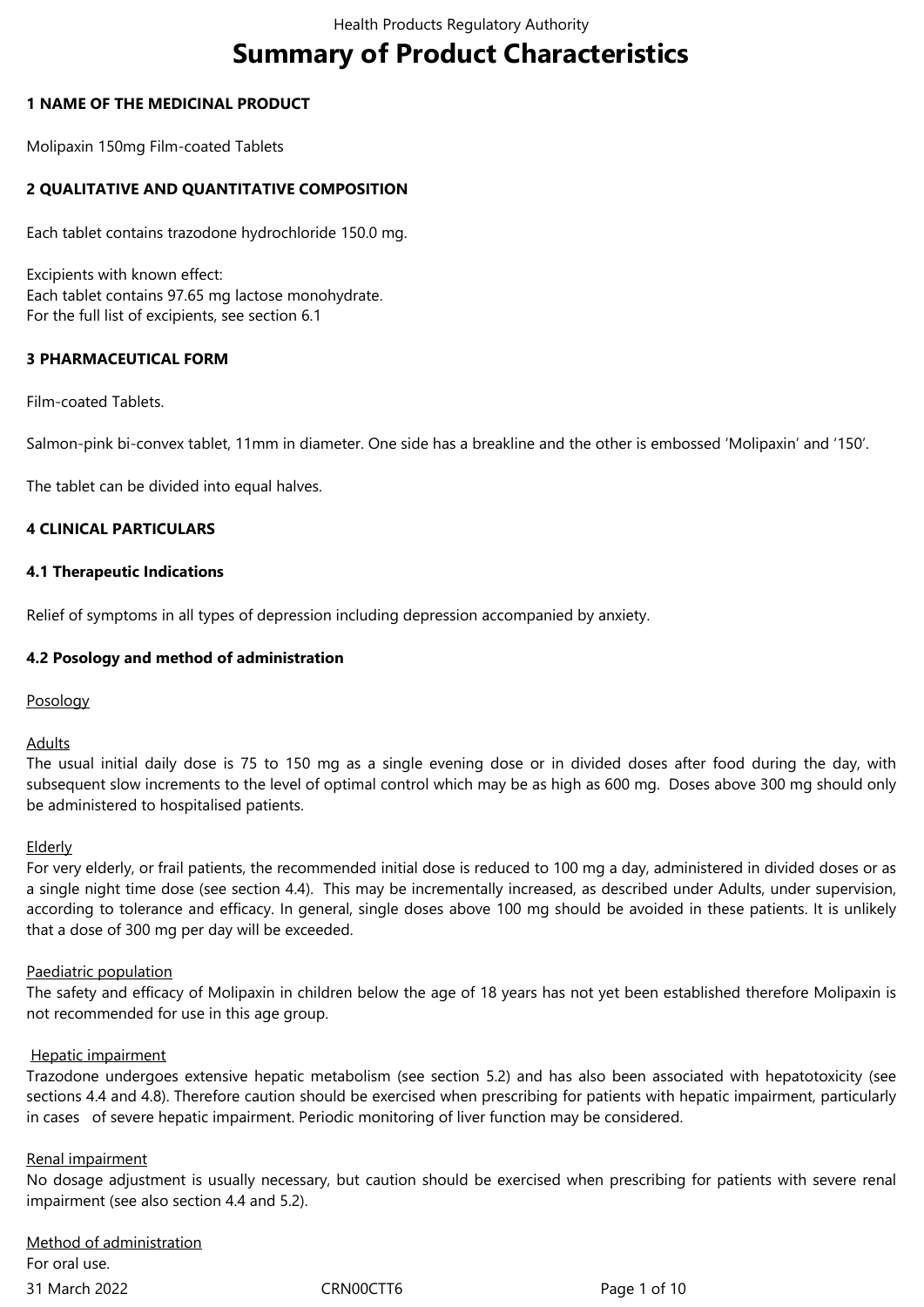Tablets be swallowed whole with a drink of water.

A decrease of the side-effects (increase of the resorption and decrease of the peak plasma concentration) can be reached by taking trazodone hydrochloride after a meal.

### **4.3 Contraindications**

Hypersensitivity to the active substance or to any of the excipients listed in section 6.1. Alcohol intoxication and intoxication with hypnotics. Acute myocardial infarction.

### **4.4 Special warnings and precautions for use**

### Suicide/suicidal thoughts or clinical worsening

Depression is associated with an increased risk of suicidal thoughts, self harm and suicide (suicide-related events). This risk persists until significant remission occurs. As improvement may not occur during the first few weeks or more of treatment, patients should be closely monitored until such improvement occurs. It is general clinical experience that the risk of suicide may increase in the early stages of recovery.

Other psychiatric conditions for which Molipaxin is prescribed can also be associated with an increased risk of suicide-related events. In addition, these conditions may be co-morbid with major depressive disorder. The same precautions observed when treating patients with major depressive disorder should therefore be observed when treating patients with other psychiatric disorders.

Patients with a history of suicide-related events, or those exhibiting a significant degree of suicidal ideation prior to commencement of treatment are known to be at greater risk of suicidal thoughts or suicide attempts, and should receive careful monitoring during treatment. A meta-analysis of placebo-controlled clinical trials of antidepressant drugs in adult patients with psychiatric disorders showed an increased risk of suicidal behaviour with antidepressants compared to placebo in patients less than 25 years old.

Close supervision of patients and in particular those at high risk should accompany drug therapy especially in early treatment and following dose changes. Patients (and caregivers of patients) should be alerted about the need to monitor for any clinical worsening, suicidal behaviour or thoughts and unusual changes in behaviour and to seek medical advice immediately if these symptoms present.

To minimise the potential risk of suicide attempts, particularly at therapy initiation, only restricted quantities of trazodone should be prescribed at each occasion.

It is recommended that careful dosing and regular monitoring is adopted in patients with the following conditions:

- Epilepsy, specifically abrupt increases or decreases of dosage should be avoided
- Patients with hepatic or renal impairment, particularly if severe
- Patients with cardiac disease, such as angina pectoris, conduction disorders or AV blocks of different degree, recent myocardial infarction
- Hyperthyroidism
- Micturition disorders, such as prostate hypertrophy, although problems would not be anticipated as the anticholinergic effect of trazodone is only minor
- Acute narrow angle glaucoma, raised intra-ocular pressure, although major changes would not be anticipated due to the minor anticholinergic effect of trazodone.

Administration of antidepressants in patients with schizophrenia or other psychotic disorders may result in a possible worsening of psychotic symptoms. Paranoid thoughts may be intensified. During therapy with trazodone a depressive phase can change from a manic – depressive psychosis into a manic phase. In that case trazodone must be stopped.

### Serotonin syndrome

Interactions in terms of serotonin syndrome (a potentially life-threatening condition)/malignant neuroleptic syndrome have been described in case of concomitant use of other serotonergically acting substances like other antidepressants (e.g. tricyclic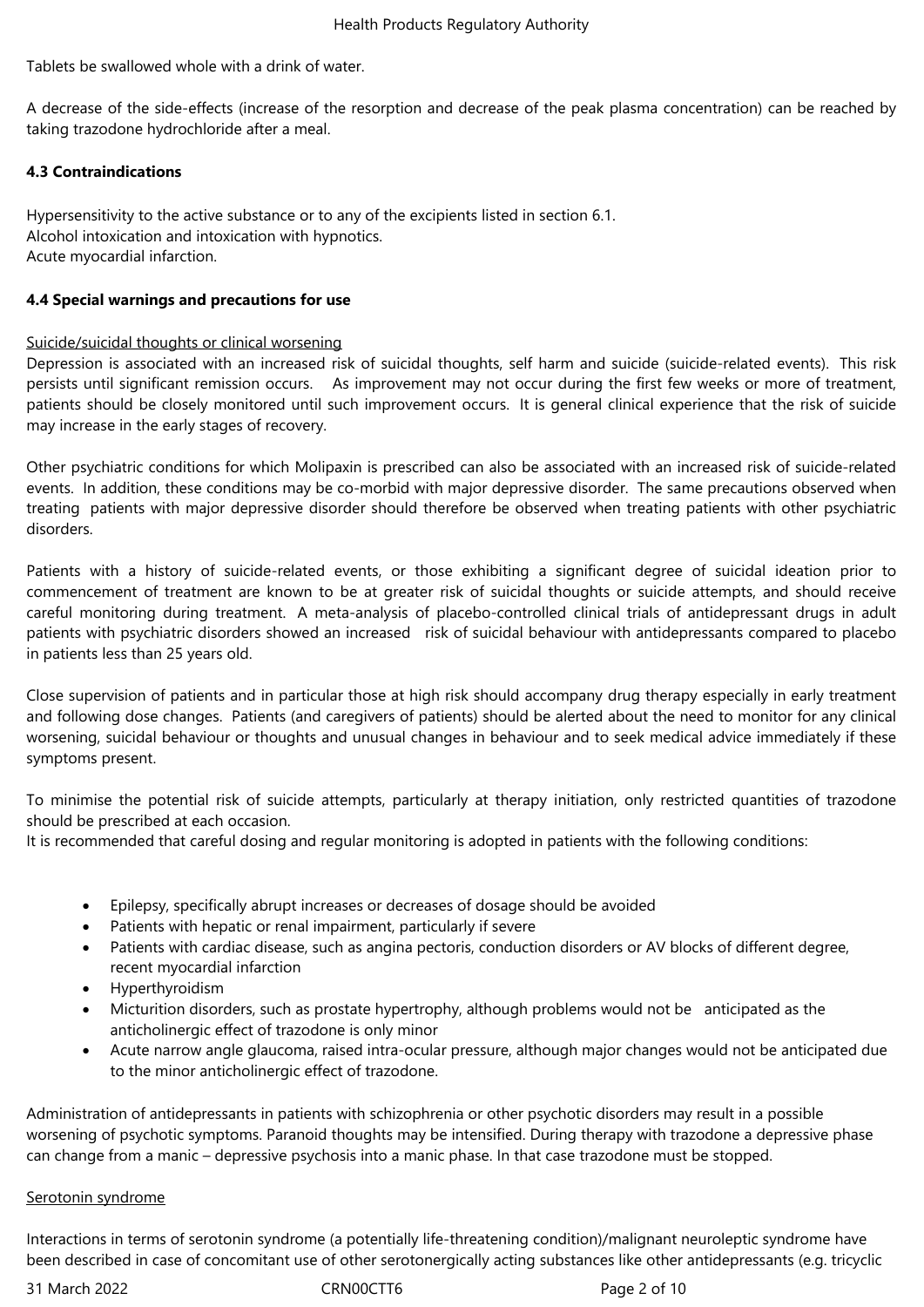### Health Products Regulatory Authority

antidepressants, SSRI's, SNRI's and MAO-inhibitors) and neuroleptics. Malignant neuroleptic syndromes with fatal outcome have been reported in cases of co-administration with neuroleptics, for which this syndrome is a known possible adverse drug reaction (see sections 4.5 and 4.8).

Concomitant administration of Molipaxin and buprenorphine may result in serotonin syndrome (see section 4.5).

If concomitant treatment with other serotonergic agents is clinically warranted, careful observation of the patient is advised, particularly during treatment initiation and dose increases.

Symptoms of serotonin syndrome may include mental-status changes, autonomic instability, neuromuscular abnormalities, and/or gastrointestinal symptoms.

If serotonin syndrome is suspected, a dose reduction or discontinuation of therapy should be considered depending on the severity of the symptoms.

### **Agranulocytosis**

Since agranulocytosis may clinically reveal itself with influenza-like symptoms, sore throat, and fever, in these cases it is recommended to check haematology.

Hypotension, including orthostatic hypotension and syncope, has been reported to occur in patients receiving trazodone. Concomitant administration of antihypertensive therapy with trazodone may require a reduction in the dose of the antihypertensive drug.

Following therapy with trazodone, particularly for a prolonged period, an incremental dosage reduction to withdrawal is recommended, to minimise the occurrence of withdrawal symptoms, characterised by nausea, headache, and malaise.

There is no evidence that trazodone hydrochloride possesses any addictive properties.

### QT prolongation

As with other antidepressant drugs, cases of QT interval prolongation have been reported with trazodone very rarely. Caution is advised when prescribing trazodone with medicinal products known to prolong QT interval. Trazodone should be used with caution in patients with known cardiovascular disease including those associated with prolongation of the QT interval.

Potent CYP3A4 inhibitors may lead to increases in trazodone serum levels. See Section 4.5 for further information.

### Priapism

As with other drugs with alpha-adrenolytic activity, trazodone has very rarely been associated with priapism. This may be treated with an intracavernosum injection of an alpha-adrenergic agent such as adrenaline or metaraminol. However there are reports of trazodone-induced priapism which have required surgical intervention or led to permanent sexual dysfunction. Patients developing this suspected adverse reaction should cease trazodone immediately.

Undesirable effects may be more frequent when trazodone is administered together with preparations containing Hypericum perforatum.

#### Lactose

Patients with rare hereditary problems of galactose intolerance, total lactase deficiency or glucose galactose malabsorption should not take this medicine.

### Sodium

This medicine contains less than 1mmol sodium (23mg) per tablet, that is to say essentially 'sodium-free'.

### Paediatric population

Trazodone should not be used in the treatment of depression in children and adolescents under the age of 18 years. Studies with other classes of antidepressants have shown a risk of suicidality, self-harm and hostility to be related to the compounds. This risk cannot be excluded in Trazodone. Furthermore, long-term safety data in children and adolescents concerning growth, maturation and cognitive and behavioural development are not available.

### Elderly

Elderly patients may more often experience orthostatic hypotension, somnolence and other anticholinergic effects of trazodone. Careful consideration should be given to the potential for additive effects withconcomitant medication use such as with other psychotropics or antihypertensives or in the presence of risk factors such as comorbid disease, which may exacerbate these reactions. It is recommended that the patient/carer is informed of the potential for these reactions and monitored closely for such effects following initiation of therapy, prior to and following upward dose titration.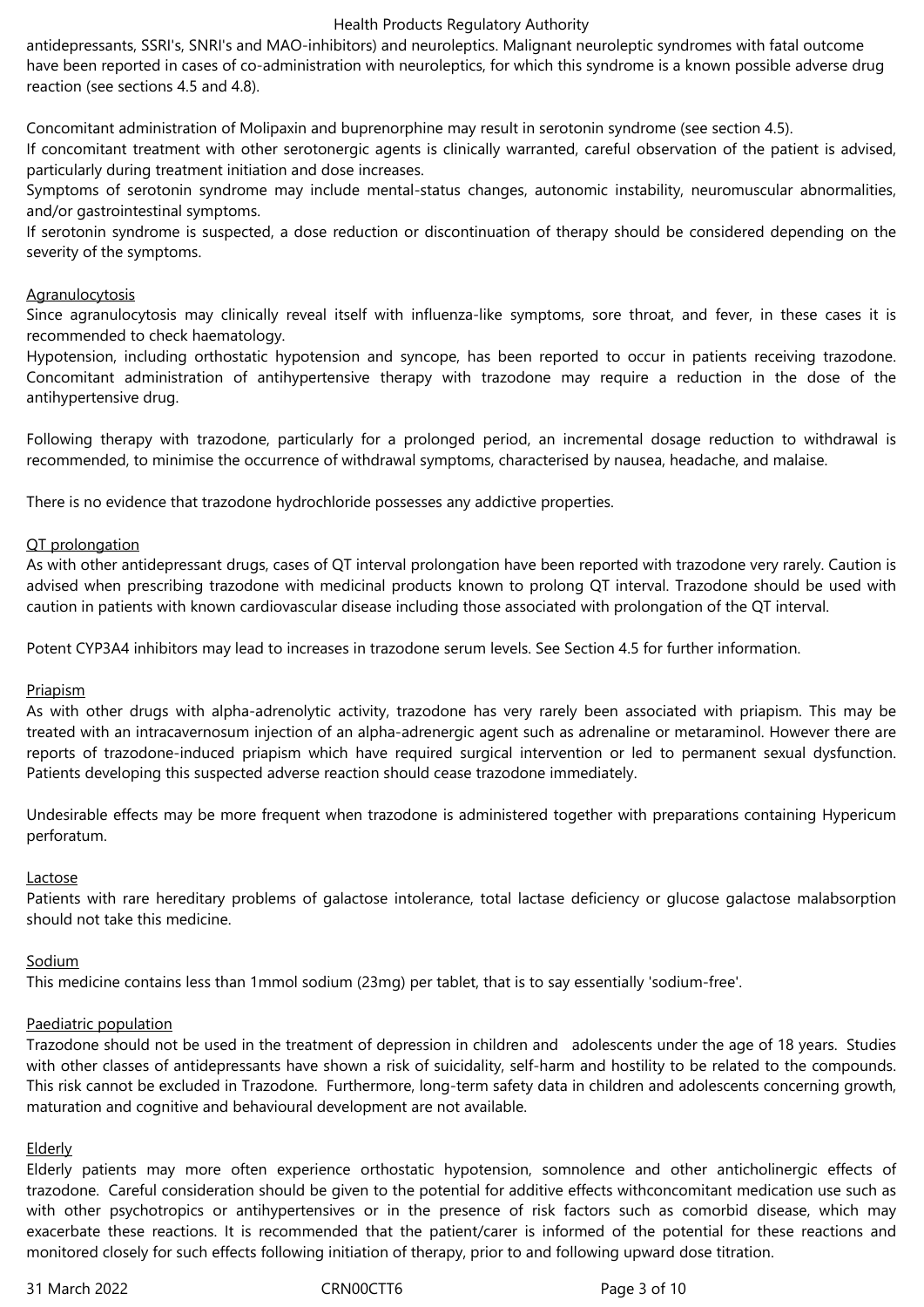### Hepatic impairment

Severe hepatic disorders with potential fatal outcome have been reported with trazodone use (see section 4.8). Patients should be instructed to report immediately signs such as asthenia, anorexia, nausea, vomiting, abdominal pain or icterus to a physician. Investigations including clinical examination and biological assessment of liver function should be undertaken immediately and withdrawal of trazodone therapy be considered. Should jaundice occur in a patient, trazodone therapy must be withdrawn.

### **4.5 Interaction with other medicinal products and other forms of interactions**

The sedative effects of antipsychotics, hypnotics, sedatives, anxiolytics, and antihistaminic drugs may be intensified; dosage reduction is recommended in such instances.

The metabolism of antidepressants is accelerated due to hepatic effects by oral contraceptives, phenytoin, carbamazepine and barbiturates. The metabolism of antidepressants is inhibited by cimetidine and some other antipsychotics.

### CYP3A4 inhibitors

Drug metabolism studies in vitro are indicative that there is a potential for drug interactions when trazodone is given with potent CYP3A4 inhibitors such as erythromycin, ketoconazole, itraconazole, ritonavir, indinavir, and nefazodone. It is likely that potent CYP3A4 inhibitors may lead to substantial increases in trazodone plasma concentrations. It has been confirmed in invivo-studies in healthy volunteers, that a ritonavir dose of 200 mg BID increased the plasma levels of trazodone by greater than twofold, leading to nausea, syncope and hypotension. If trazodone is used with a potent CYP3A4 inhibitor, a lower dose of trazodone should be considered. However, co-administration of trazodone and potent CYP3A4 inhibitors should be avoided where possible.

### **Carbamazepine**

Co-administration results in reduced plasma concentrations of trazodone. Concomitant use of carbamazepine 400 mg daily led to a decrease of plasma concentrations of trazadone and its active metabolite m chlorophenylpiperazine of 76 % and 60 %, respectively. Patients should be closely monitored to ascertain if an increased trazodone dosage is required.

### Tricyclic antidepressants

Concurrent administration should be avoided due to the risk of interaction. Serotonin syndrome and cardiovascular side effects should be bewared.

#### Fluoxetine

Rare cases have been reported of elevated trazodone plasma levels and adverse effects when trazodone had been combined with fluoxetine, a CYP1A2/2D6 inhibitor. The mechanism underlying a pharmacokinetic interaction is not fully understood. A pharmacodynamic interaction (serotonin syndrome) could not be excluded.

#### Monoamine oxidase inhibitors

Possible interactions with monoamine oxidase inhibitors have occasionally been reported. Although some clinicians do give both concurrently, use of trazodone concomitantly with MAOIs, or within two weeks from discontinuation of these substances, is not recommended. The administration of MAOIs within one week since discontinuation of trazodone treatment is not recommended either.

#### Phenothiazines

Severe orthostatic hypotension has been observed in case of concomitant use of phenothiazines, like e.g. chlorpromazine, fluphenazine, levomepromazine, perphenazine.

#### Anaesthetics/muscle relaxants

Trazodone hydrochloride may enhance the effects of muscle relaxants and volatile anaesthetics, and caution should be exercised in such instances.

#### Alcohol

Trazodone intensifies the sedative effects of alcohol. Alcohol should be avoided during trazodone therapy.

# Levodopa

Antidepressants can accelerate the metabolism of levodopa.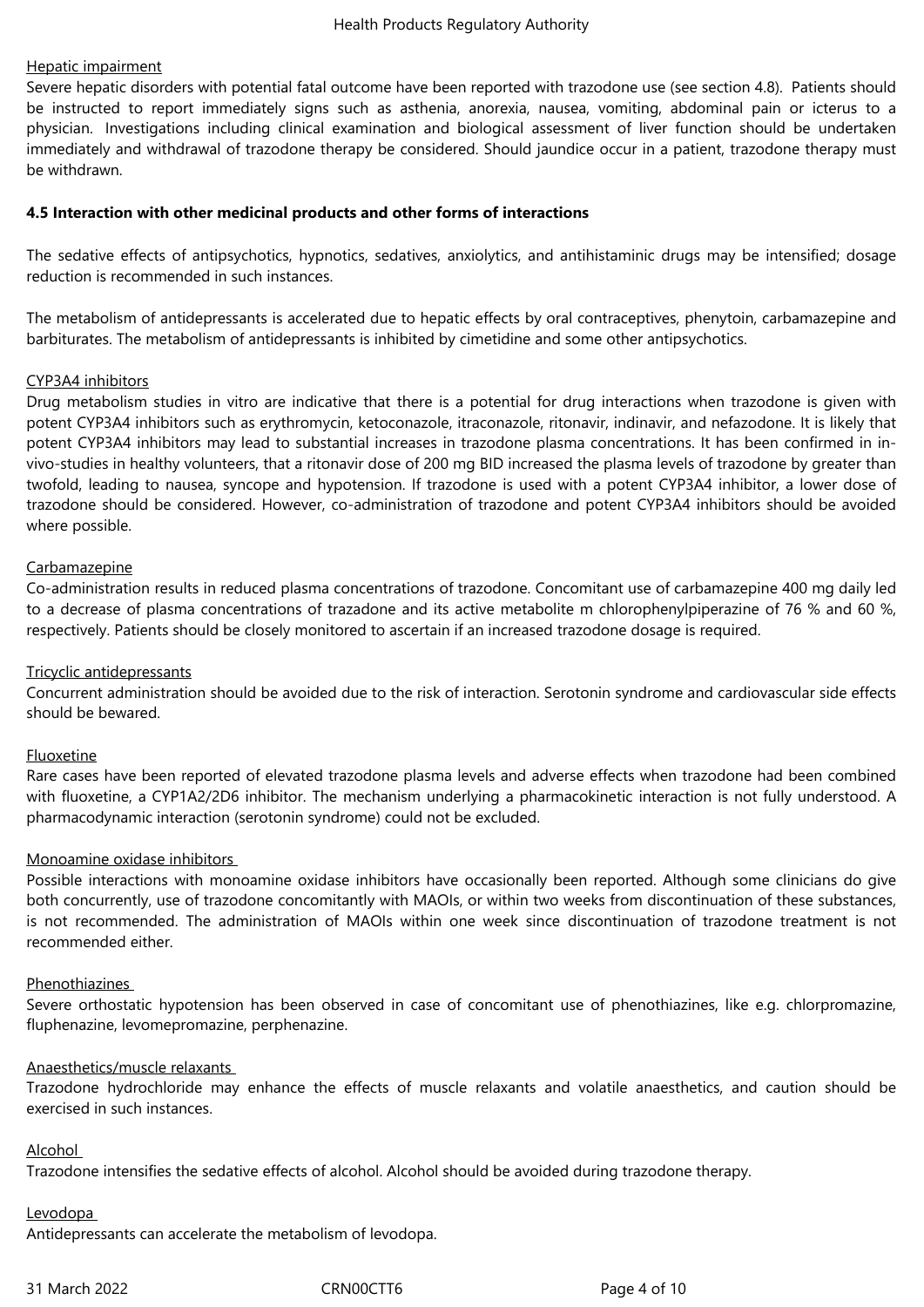# **Buprenorphrine**

Molipaxin should be used cautiously when co-administered with buprenorphine, as the risk of serotonin syndrome, a potentially life-threatening condition, is increased (see section 4.4).

# **Other**

Concomitant use of Trazodone with drugs known to prolong the QT interval may increase the risk of ventricular arrhythmias, including torsade de pointes. Caution should be used when these drugs are co-administered with trazodone.

Since trazodone is only a very weak inhibitor of noradrenaline re-uptake and does not modify the blood pressure response to tyramine, interference with the hypotensive action of guanethidine-like compounds is unlikely. However, studies in laboratory animals suggest that trazodone may inhibit most of the acute actions of clonidine. In the case of other types of antihypertensive drug, although no clinical interactions have been reported, the possibility of potentiation should be considered.

Undesirable effects may be more frequent when trazodone is administered together with preparations containing Hypericum perforatum.

There have been reports of changes in prothrombin time in patients concomitantly receiving trazodone and warfarin.

Concurrent use with trazodone may result in elevated serum levels of digoxin or phenytoin. Monitoring of serum levels should be considered in these patients.

# **4.6 Fertility, pregnancy and lactation**

Trazodone should only be administered during pregnancy or lactation if considered essential by the physician.

# Pregnancy

Data on a limited number (< 200) of exposed pregnancies indicate no adverse effects of trazodone on pregnancy or on the health of the foetus/newborn child. To date, no other relevant epidemiological data area available. Animal studies do not indicate direct or indirect harmful effects with respect to pregnancy, embryonal/foetal development, parturition or postnatal development at therapeutic doses (see section 5.3). Caution should be exercised when prescribing to pregnant women. When trazodone is used until delivery, newborns should be monitored for the occurrence of withdrawal symptoms.

### Breast-feeding

Limited data indicate that excretion of trazodone in human breast milk is low, but levels of the active metabolite are not known. Due to the paucity of data, a decision on whether to continue/discontinue breast-feeding or to continue/discontinue therapy with trazodone should be made taking into account the benefit of breast-feeding to the child and the benefit of trazodone therapy to the woman.

### **4.7 Effects on ability to drive and use machines**

Trazodone has minor or moderate influence on the ability to drive and use machines. Patients should be cautioned against the risks of driving or operating machinery until they are sure they are not affected by drowsiness, sedation, dizziness, confusional states, or blurred vision.

### **4.8 Undesirable effects**

Cases of suicidal ideation and suicidal behaviours have been reported during trazodone therapy or early after treatment discontinuation (see Section 4.4).

The following symptoms, some of which are commonly reported in cases of untreated depression, have also been recorded in patients receiving trazodone therapy.

| MedDRA System Organ Class                   | Frequency not known (cannot be estimated from the available data)                                       |              |
|---------------------------------------------|---------------------------------------------------------------------------------------------------------|--------------|
| Blood and the lymphatic<br>system disorders | Blood dyscrasias (including agranulocytosis, thrombocytopenia, eosinophilia, leucopenia and<br>anaemia) |              |
| Immune system disorders                     | Allergic reactions                                                                                      |              |
| 31 March 2022                               | CRN00CTT6                                                                                               | Page 5 of 10 |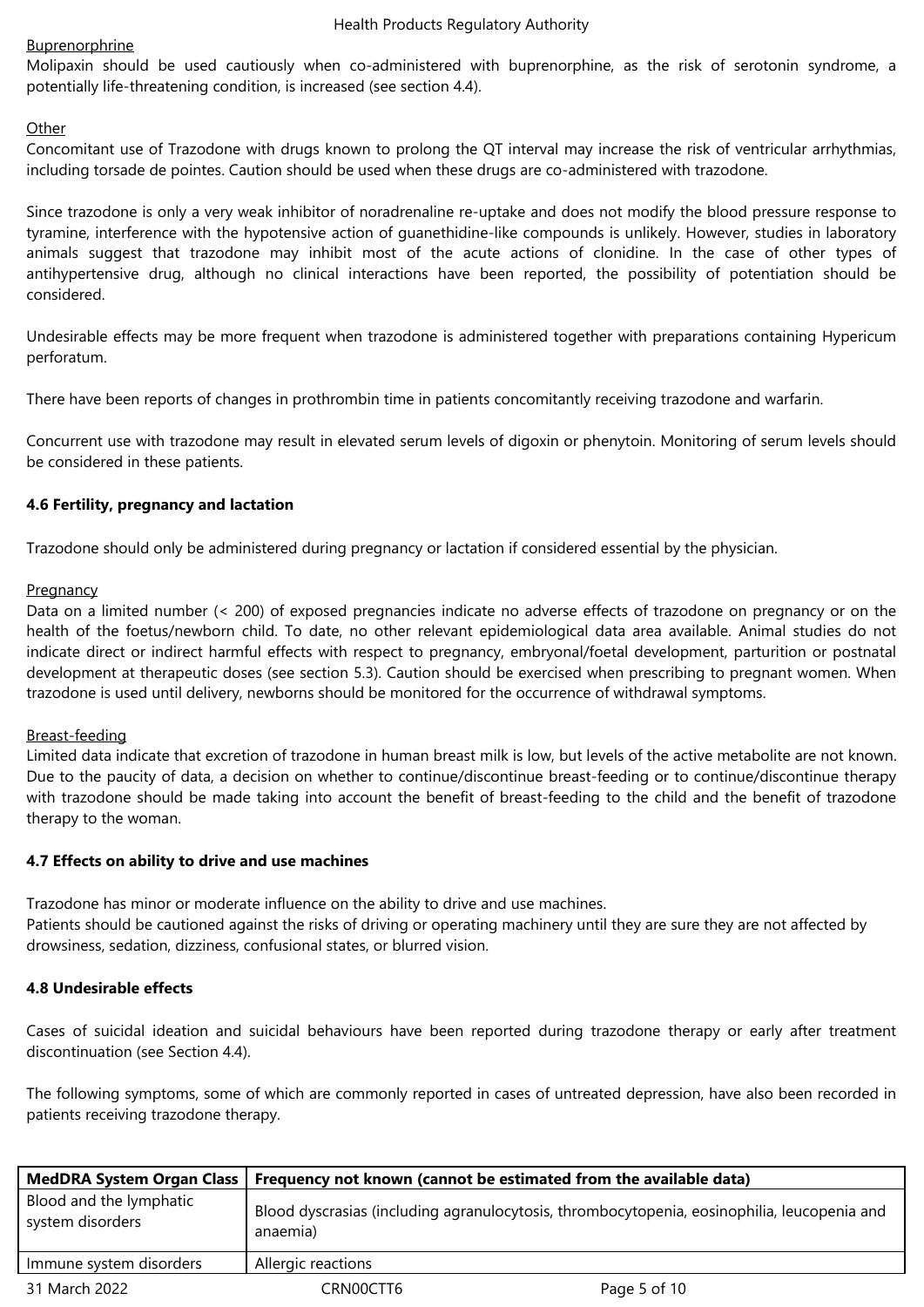| disorders                                                  | riponatraemia, weignt loss, anorexia, increased appetite,                                                                                                                                                                                                                                           |  |
|------------------------------------------------------------|-----------------------------------------------------------------------------------------------------------------------------------------------------------------------------------------------------------------------------------------------------------------------------------------------------|--|
| Psychiatric disorders                                      | Suicidal ideation or suicidal behaviours <sup>2</sup> , confusional state, insomnia, disorientation, mania,<br>anxiety, nervousness, agitation<br>(very occasionally exacerbating to delirium), delusion, aggressive reaction, hallucinations,<br>nightmares, libido decreased, withdrawal syndrome |  |
| Nervous system disorders                                   | Serotonin syndrome, convulsion, neuroleptic malignant syndrome, dizziness, vertigo,<br>headache, drowsiness <sup>3</sup> , restlessness, decreased alertness, tremor, blurred vision, memory<br>disturbance, myoclonus, expressive aphasia,<br>paraesthesia, dystonia, taste altered                |  |
| Cardiac disorders                                          | Cardiac arrhythmias <sup>4</sup> (including Torsade de Pointes, palpitations, premature ventricular<br>contractions, ventricular couplets, ventricular tachycardia), bradycardia, tachycardia, ECG<br>abnormalities (QT prolongation) <sup>2</sup>                                                  |  |
| Vascular disorders                                         | Orthostatic hypotension, hypertension, syncope                                                                                                                                                                                                                                                      |  |
| Respiratory, thoracic and<br>mediastinal disorders         | Nasal congestion, dyspnoea                                                                                                                                                                                                                                                                          |  |
| Gastrointestinal disorders                                 | Nausea, vomiting, dry mouth, constipation, diarrhoea, dyspepsia, stomach pain,<br>gastroenteritis, increased salivation, paralytic ileus                                                                                                                                                            |  |
| Hepato-biliary disorders                                   | Severe hepatic disorders such as hepatitis/fulminant hepatitis, hepatic failure with potential<br>fatal outcome.                                                                                                                                                                                    |  |
|                                                            | Hepatic function abnormalities (including jaundice and hepatocellular damage) $5$ , cholestasis<br>intrahepatic                                                                                                                                                                                     |  |
| Skin and subcutaneous<br>tissue disorders                  | Skin rash, pruritus, hyperhidrosis                                                                                                                                                                                                                                                                  |  |
| Musculoskeletal and<br>connective tissue disorders         | Pain in limb, back pain, myalgia, arthralgia                                                                                                                                                                                                                                                        |  |
| Renal and urinary disorders                                | Micturition disorderd                                                                                                                                                                                                                                                                               |  |
| Reproductive system and<br>breast disorders                | Priapism <sup>6</sup>                                                                                                                                                                                                                                                                               |  |
| General disorders and<br>administration site<br>conditions | Weakness, oedema, influenza-like symptoms, fatigue, chest pain, fever                                                                                                                                                                                                                               |  |
| Investigations                                             | Elevated liver enzymes                                                                                                                                                                                                                                                                              |  |

 $<sup>1</sup>$  Fluid and electrolyte status should be monitored in symptomatic patients.</sup>

<sup>2</sup> See also Section 4.4.

 $3$  Trazodone is a sedative antidepressant and drowsiness, sometimes experienced during the first days of treatment, usually disappears on continued therapy.

<sup>4</sup> Studies in animals have shown that trazodone is less cardiotoxic than the tricyclic antidepressants, and clinical studies suggest that the drug may be less likely to cause cardiac arrhythmias in man. Clinical studies in patients with pre-existing cardiac disease indicate that trazodone may be arrhythmogenic in some patients in that population.

<sup>5</sup> Adverse effects on hepatic function, sometimes severe, have been rarely reported. Should such effects occur, trazodone should be immediately discontinued.

6 See also Section 4.4

# Reporting of suspected adverse reactions

Reporting suspected adverse reactions after authorisation of the medicinal product is important. It allows continued monitoring of the benefit/risk balance of the medicinal product. Healthcare professionals are asked to report any suspected adverse reactions via HPRA PharmacovigilanceWebsite: www.hpra.ie

### **4.9 Overdose**

Features of toxicity

31 March 2022 CRN00CTT6 Page 6 of 10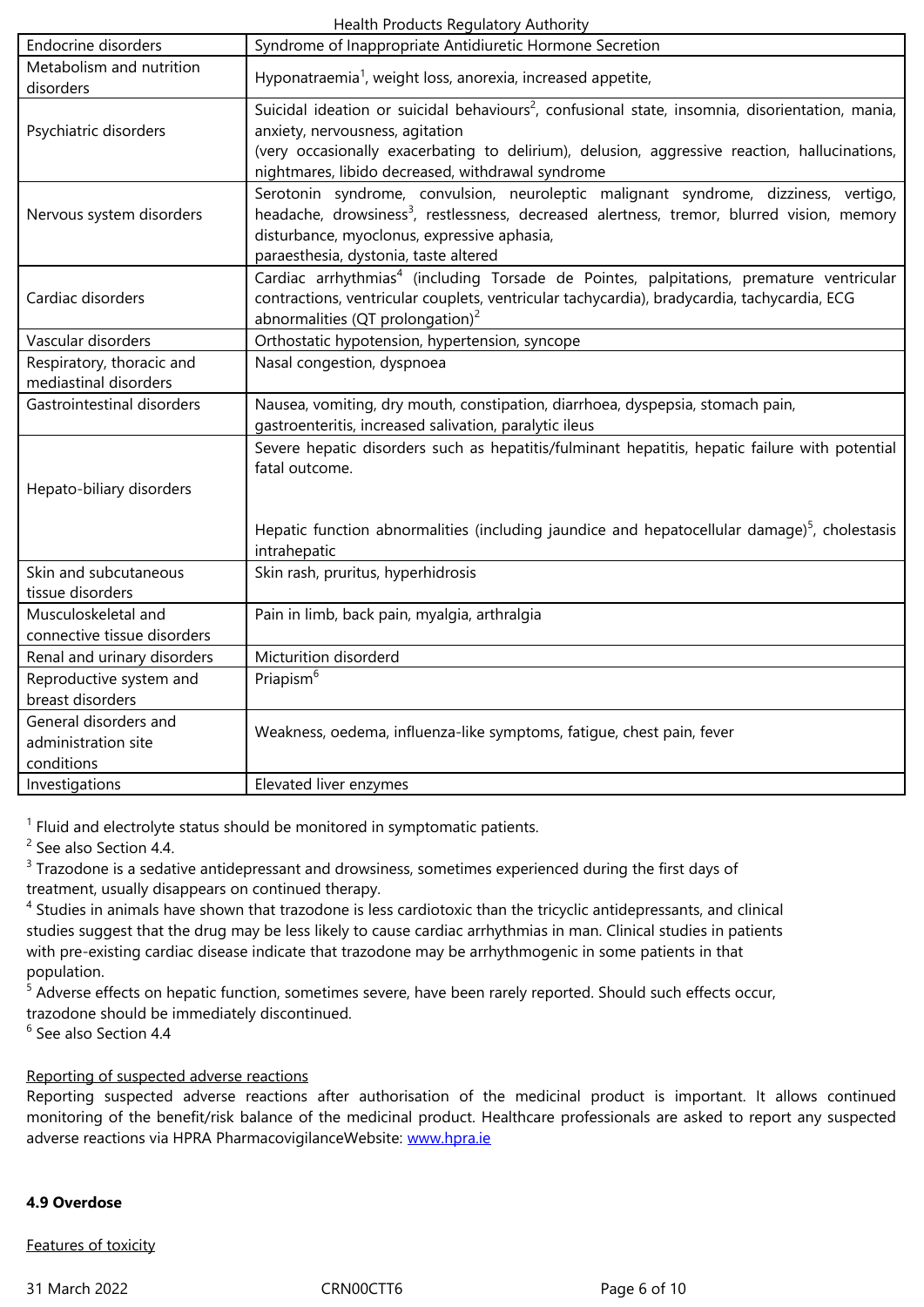### Health Products Regulatory Authority

The most frequently reported reaction to overdose have included drowsiness, dizziness, nausea and vomiting. In more serious cases coma, tachycardia, hypotension, hyponatraemia, convulsions and respiratory failure have been reported. Cardiac features may include bradycardia, QT prolongation and torsade de pointes. Symptoms may appear 24 hours or more after overdose.

Overdoses of Trazodone in combination with other antidepressants may cause serotonin syndrome.

# **Management**

There is no specific antidote to trazodone. Activated charcoal should be considered in adults who have ingested more than 1 g trazodone, or in children who have ingested more than 150 mg trazodone within 1 hour of presentation. Alternatively, in adults, gastric lavage may be considered within 1 hour of ingestion of a potentially life-threatening overdose.

Observe for at least 6 hours after ingestion (or 12 hours if a sustained release preparation has been taken). Monitor BP, pulse and GCS. Monitor oxygen saturation if GCS is reduced.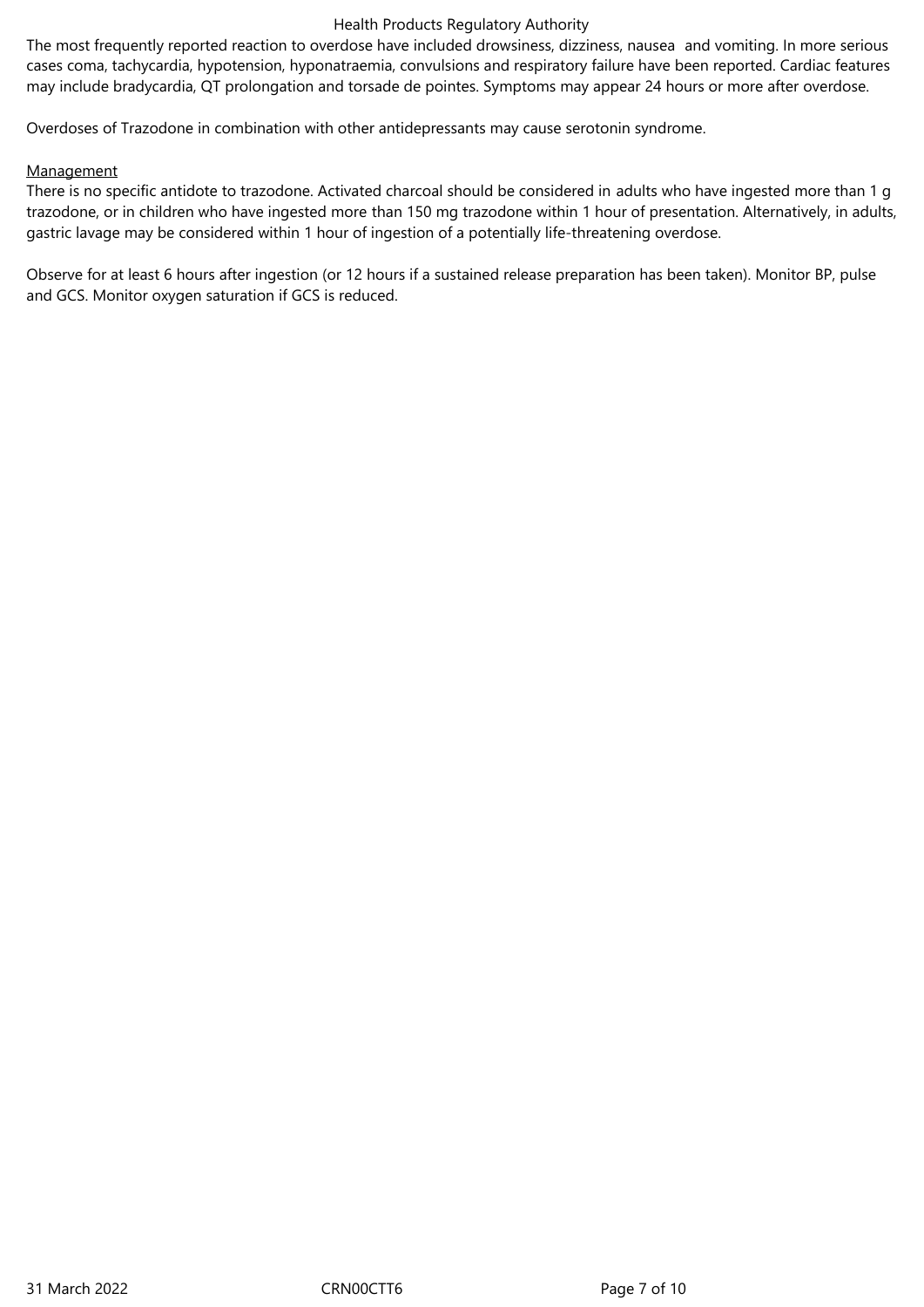Cardiac monitoring is appropriate in symptomatic patients.

Single brief convulsions do not require treatment. Control frequent or prolonged convulsions with intravenous diazepam (0.1 – 0.3mg/kg/bodyweight) or lorazepam (4mg in an adult and 0.5mg/kg in a child). If these measures do not control the fits, an intravenous infusion of phenytoin may be useful. Give oxygen and correct acid base and metabolic disturbances as required.

Treatment should be symptomatic and supportive in the case of hypotension and excessive sedation. If severe hypotension persists consider use of inotropes, e.g. dopamine or dobutamine.

# **5 PHARMACOLOGICAL PROPERTIES**

# **5.1 Pharmacodynamic properties**

Molipaxin is a potent antidepressant. It also has anxiety reducing activity. Molipaxin is a triazolopyridine derivative chemically unrelated to known tricyclic, tetracyclic and other anti-depressive agents. The available data show that at sub-therapeutic doses, Trazodone acts as a 5-HT reuptake antagonist and at higher, therapeutic doses inhibits 5-HT reuptake. These effects and the effects of Trazodone on noradrenergic transmission probably underlie the antidepressant actions of Molipaxin. The importance of the effects on each transmitter is not known.

# **5.2 Pharmacokinetic properties**

Molipaxin is rapidly absorbed following oral administration, extensively metabolised and excreted almost entirely through the kidney with a T½ of 6-12 hours.

*In vitro* studies in human liver microsomes show that Trazodone is mainly metabolized by cytochrome P4503A4 (CYP3A4).

# **5.3 Preclinical safety data**

Not applicable.

# **6 PHARMACEUTICAL PARTICULARS**

### **6.1 List of excipients**

Lactose Monohydrate

Calcium Hydrogen Phosphate

Microcrystalline Cellulose

Maize Starch

Sodium Starch Glycollate (Type A)

Povidone

Magnesium Stearate

Film Coat Hypromellose

Propylene Glycol

Red Iron Oxide (E172)

31 March 2022 CRN00CTT6 Page 8 of 10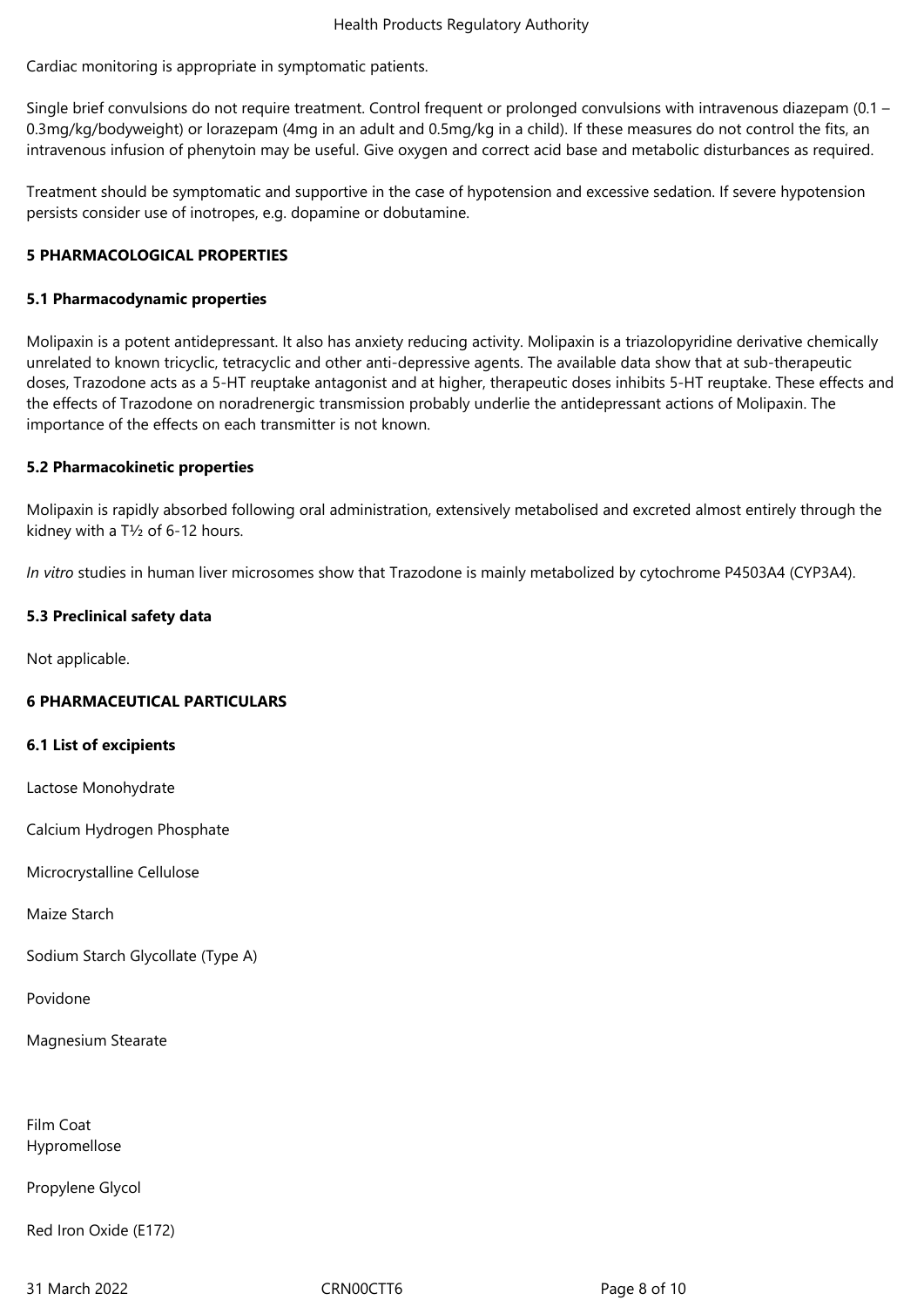Titanium Dioxide (E171)

# **6.2 Incompatibilities**

Not applicable.